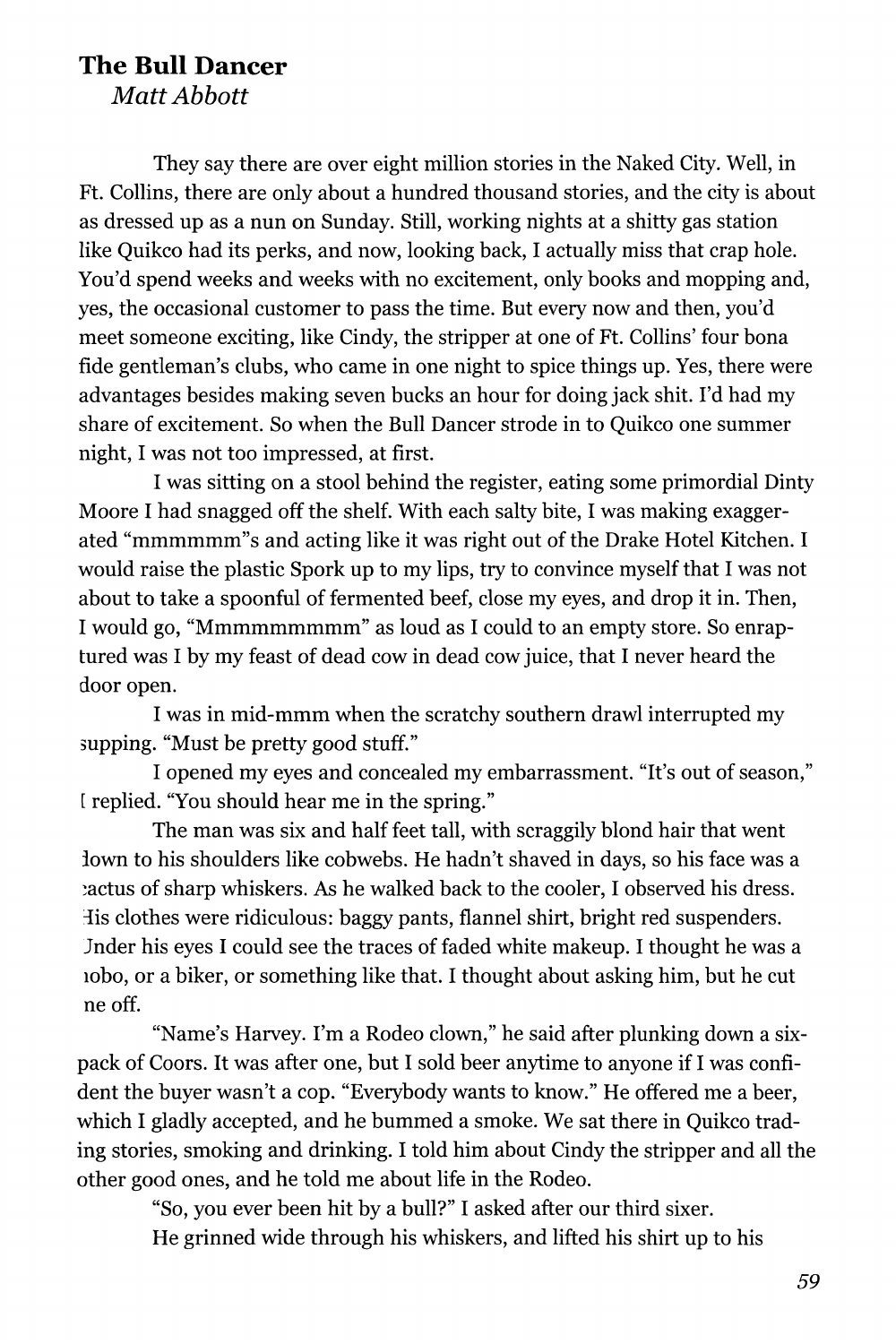chest. I could clearly see three depressions on the left side of his rib cage. "I tripped. The fucker got me three times, pop, pop, pop. He missed my heart by two inches. That was about two years ago. It happens every now and then...It's just part of the game." His grin faded off his face like an old television set being switched off. "I guess one day one of 'em'll kill me." We didn't say any more that night; we just finished our beers and smokes in silence.

Harvey came back in the next night and the following night, and the two of us drank and smoked through most of my shift. He kept inviting me to the Rodeo, but I kept brushing him off, saying I couldn't afford it. On the fourth night, the next-to-last night the Rodeo was in town, Harvey didn't show up.

I hadn't brought a book along, so Quikco was the cleanest it had ever been under my care. I guess part of me knew what was coming before it happened, so when Harvey's pickup pulled onto the tarmac with a trailer on the back, I wasn't entirely surprised. Harvey got out of the truck and I noticed his face was totally painted up. He waved at me to come outside.

"What's up, Harv?" I asked, but I knew.

"You can't come to the Rodeo, so I brought the Rodeo to you."

I wasn't so sure this was a good idea, but Harvey hadn't asked my opinion. He jerked a thumb at the trailer and said, "This here's Spartacus. He's a champeen Rodeo steer. The rider gets on with nothing but some twine and has to hold on for eight seconds. Don't seem like much, but believe me, till you get on one a these babies, you ain't done nothin'. When he falls off, it's my job to distract Spartacus here 'til the cowboy gets outta the way."

I peered inside the trailer and sure enough, there was Spartacus. He was both fat and lean, in the way only a bull can be. He looked mean and tough and old. He was breathing through his nose in deep snorts and so was Harvey. "Well, he sure is a fine specimen," I said. Then, knowing it was no use, I added "Wanna come inside and have a beer or two?"

"No sir, you gotta do this sober."

"Do what?" I don't even know why I asked.

"You wanna get back inside and just watch this."

"Harvey, I don't think this is a good idea. What if Spartacus damages the store?"

"Ahh, don't worry about that. See, most people don't realize this, but these here bulls are trained. They got a job to do, and they know it. When the bell rings, they buck and jump, but when you open the gate again, they get right back inside."

All I could think about as I walked back inside Quikco was that old Bugs Bunny cartoon where the bull polishes his horns on the grindstone. Once I was inside, Harvey opened the gate and Spartacus was outta there like he'd been stung by a bee. He raced out onto the tarmac, whipped around on his heels, and